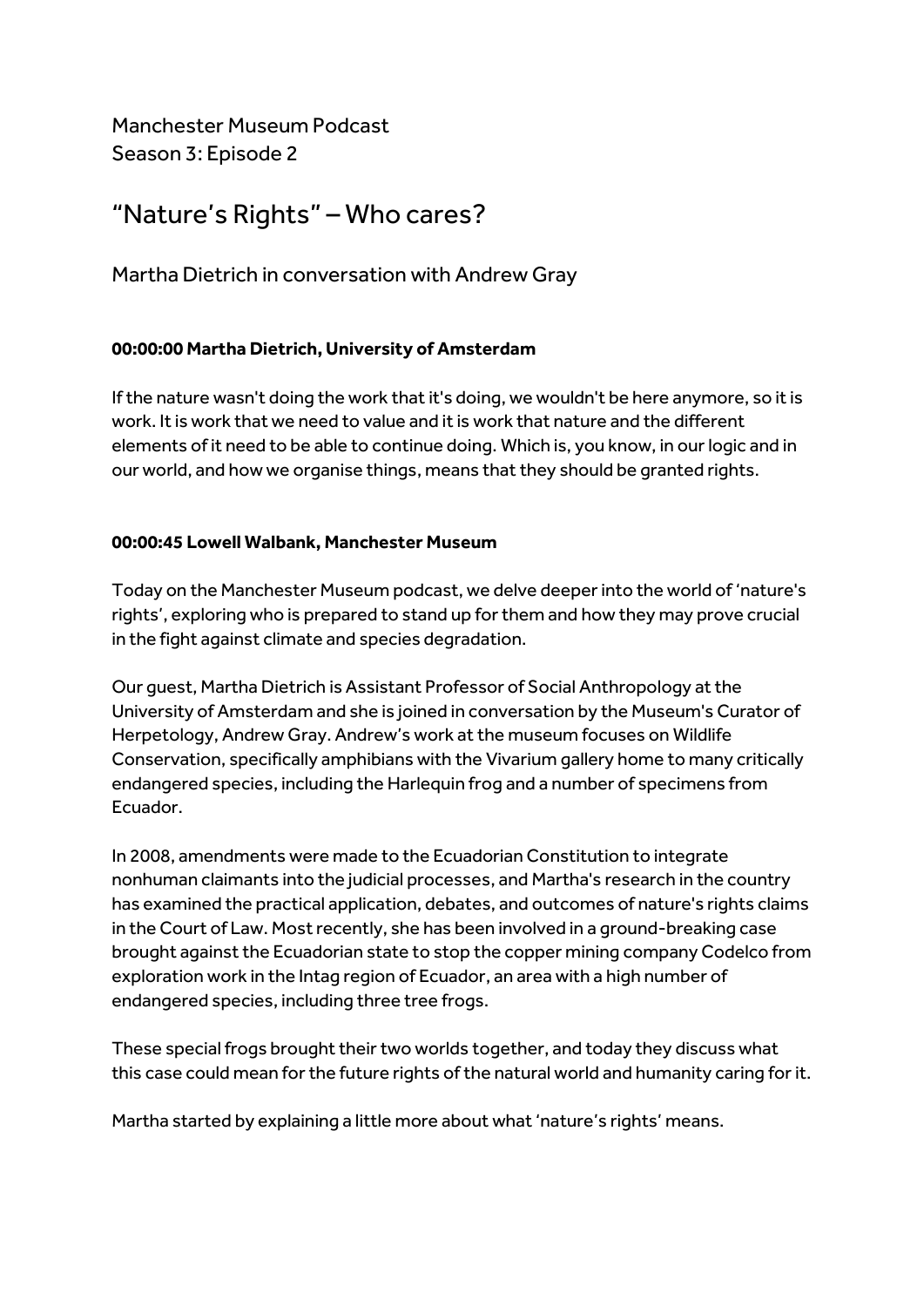#### **00:02:30 Martha Dietrich**

So, basically the term 'nature's rights' refers to a variety of judicial initiatives from across the globe that seek to make nature – meaning, animal and plant species, or ecosystems like rivers and forests – into legal subjects; meaning subjects with rights before the law. So, recognising nature as having rights of its own is actually nothing too new and has been going on for more than a decade or so. So,the first law was introduced in US Pennsylvania in 2006 to defend the environment from being poisoned by industrial dredging. In Ecuador, which you know is the first country to include the Rights of Nature in its constitution, which was amended in 2008. And it states, and I quote, "Nature has the right to exist, persist, maintain and regenerate its vital cycles." Which basically means that anything interfering with the important workings of nature can become a punishable offence. So, in 2011, for instance, after the 2008 amendment in Ecuador, Bolivia put in place the law of the Rights of Mother Earth and in 2017, a court in India declared two of its vital rivers as 'living beings', which prompted a group of civilians to proclaim the murder of the Yamuna river by pollution. So the list of these individual initiatives goes on and on with examples, from New Zealand, from Colombia, and other countries around the world.

But what makes Ecuador so particular is that it is the only country that introduced the Rights of Nature or, you know, established a whole body of laws in its constitution, which means it produces this sort of legal framework for it. So nature's rights advocates are working in very different cultural contexts, but with the common goal of finding solutions to failing environmental accountability and production within local justice system. So, there has also been work on a global nature's rights charter, and I've heard from comparisons between nature's rights and the struggles for Black ethnic minority or women's rights, where similarly, the goal was to convince a public that thing is, or should actually be conceived of as being?

So, in places like Ecuador, these initiatives are very much informed by local Indigenous cosmologies and traditional knowledge like the *Sumak Kawsay*, which is a principle or a worldview really, that translates into good living or the good life and has been appropriated in contemporary politics to argue against aggressive neoliberalism and capitalist exploitation of, particularly of natural resources.

Now,the interesting question is to which extent can giving nonhuman beings similar to human rights contribute to a critical rethinking of the future relationship between humans and their environment. Now, the ambition here goes beyond environmental accountability, really, because advocates are not just looking to find ways of punishing, you know, companies or individuals for damaging the environment, but to create laws that prevent environmental destruction too. So, how can we protect the river before it is polluted? How can we protect a species, like our dear frogs, before they are extinct? So, how can environmental responsibility be implemented by law? And at a time of environmental crisis and climate emergency, this search for solutions – and they cannot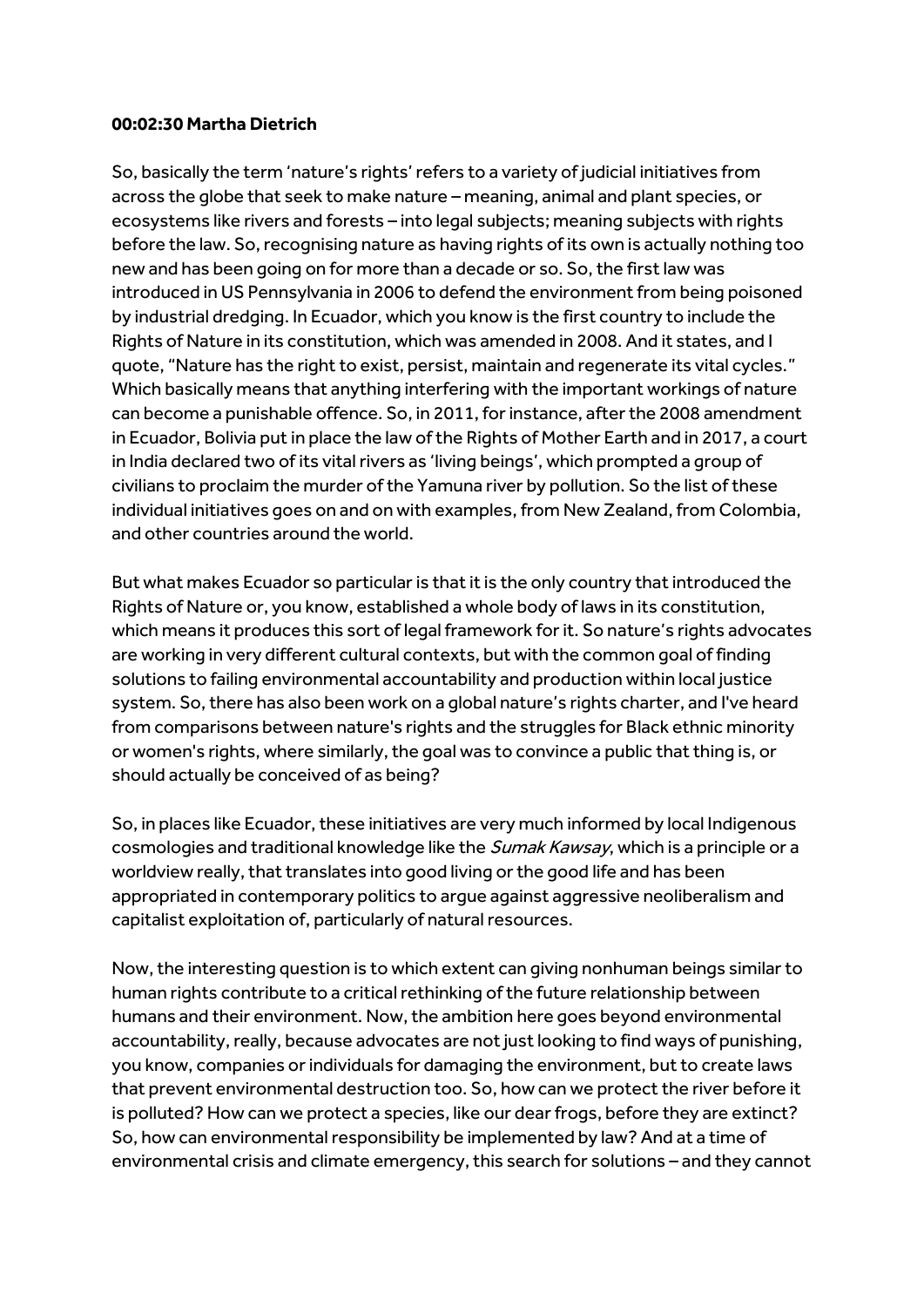ever be one single solution – is more important than ever, but of course every solution has its problems and, but we will talk about this, I guess, in this later on.

## **00:06:49 Andrew Gray, Curator of Herpetology, Manchester Museum**

Yeah great, okay, that's really, really helpful, and really useful to sort of lay that out and to hear. And, you know, from my sort of understanding and really from my heart, really, I guess, is that sort of connection that we have with nature. At the museum we have a saying in the Vivarium, that 'it all starts with you', and that everything is connected. We have a line that runs through the whole gallery and try to convey to people that their actions in everyday life affect everything around them. And it's the same in the rainforest; the actions of all those animals affect all the things, the trees affect the cleanliness of the air that we're breathing in Manchester. So, everything is connected.

And when we look at using things like amphibians and frogs as a model, there's a good reason for that, because, you know, when we talk about animals, when we talk about ourselves, you know, vertebrates, I'm a biologist, so I kind of come at it from a biological perspective, and you know, amphibians were the first animals to come on land, millions of years ago, they've had millions of years to adapt, to be able to deal with changes to the planet, and they do that really well. But having said that, they are very, very sensitive, so some, as with all animals, some have adapted to be very generalistic, and others have adapted to be very specific. And when they've gone down a one-way path to be very specific, which they need to do to be able to adapt, even the slightest change, can throw them off course, and it makes them very vulnerable. The thing is, with the amphibians that is scary is the fact that they are very sensitive. They do absolutely everything through the skin, so any pollutants, any pesticides, but particularly things in the water, for example, where these mining companies are working, directly affects the frogs really quick. It affects them before anything else. It's the species or the group that are affected more than anyone, it's just been massive dieoffs. It is estimated that almost a third of the world's amphibians are now threatened with extinction through various different things, and it's attributable to humans, our impact, whether it be through global warming which is actually global cooling in the highlands, which is affecting the frogs, that then supports this chytrid fungus that's having devastating effects on amphibians, again driven by climate change.

But the other thing is pollution. In a lot of areas that I've been to, in places like Costa Rica, they're spraying pesticides into the atmosphere, which obviously lands on the leaves, lands on the frogs and it's absorbed straight into those animals. So, some of the species, like the ones that we're talking about being used as an example, as a model in Ecuador, include species like the Atelopus, which are Harlequin frogs, and that's the group that's been affected more than any other amphibian. Most of the species are critically endangered, are on the brink of extinction, many of them have become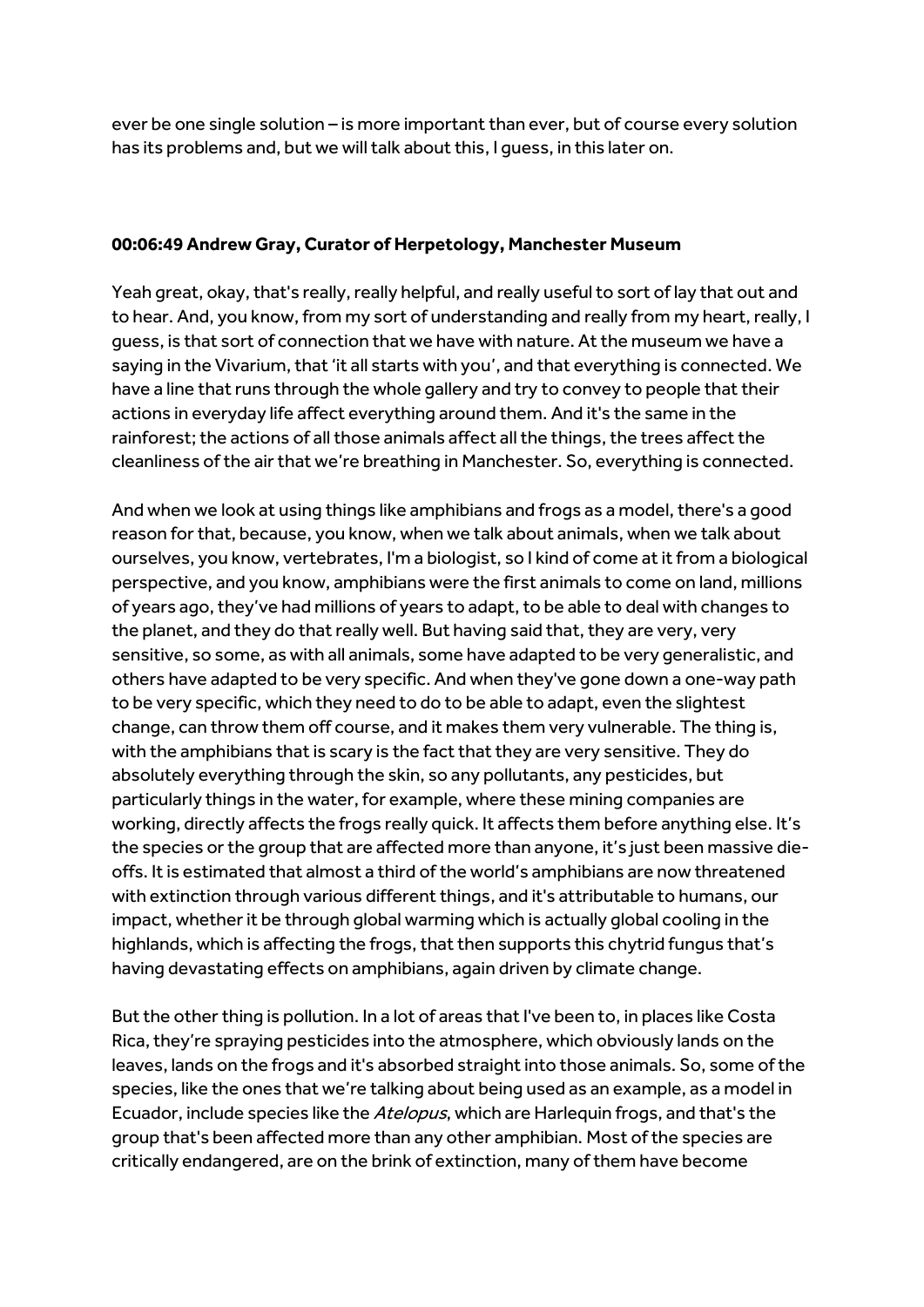extinct, particularly in Ecuador, and it really is a group of frogs that are very unique as well. There's things in these frogs that could potentially be of massive benefit to humans in the future. Some of the secretions that are being secreted out from these frogs, we're finding that there's new drugs can be developed. You never know, you know, some of these frogs that are becoming extinct, there could be, potentially, it's been said, you know, obviously a cure for cancer or whatever, but really, we don't know, we don't know. We're only just on the tip of the iceberg of looking at these natural resources as far as, sort of, supporting human health. So, yeah, so when people say to me, 'why is it important that we conserve these frogs? It's only a frog', but to me, if we lose even, you know extinctions permanent, and if we lose one species, we shouldn't be thinking along the lines of, 'okay, well, it's okay, it's only just one frog.' We've got to do our best to really conserve everything that we've got because once it's gone, it's gone.

#### **00:11:08 Martha Dietrich**

Yeah, I agree, I agree. And also, I mean, there is no coincidence that it's these two frogs that are actually in the front row, basically, in this court case, called the 'Llurimagua case', because they are the ones that are the most vulnerable to any sort of intervention. And as you have taught me in one of our previous conversations, it is that, you know, the state of the amphibians in an area are real indicator for how healthy an ecosystem, an environment is, and maybe to pick up on a few things that you just said, that I thought are really key also in making nature's rights work. On the one hand, you know,to really understand the value of biodiversity because, you know, many of, you know, even friends of mine, people I know, they say biodiversity is, you know, I can understand why it's important because it's, you know, we have all these beautiful species and, you know, they look great and they're really interesting. But, you know, one goes, what, you know, what's the trouble with that? And then, and there is a real trouble with that, which is what you mentioned before, which is the connectivity of everything, how everything is connected, how an ecosystem cannot uphold itself when different parts start to collapse. And that is why it is so important to actually keep it going, and keep it alive and protect it.

And on the other hand, I also think that what, you know, nature's rights really invites us to do, is to also rethink the value of nature, in the sense of, for instance, work. I mean, you said, you know, basically we all are animals, we humans are all animals, but I also think that, you know, perhaps we can start thinking of not just animals, but other beings as perhaps elevating their status to like, you know, human-like status, in the sense that they have the right to have similar to human rights, and because of the work they do. I mean, we wouldn't be able to breathe if trees weren't there, producing oxygen and sucking up all the carbon dioxide. If nature wasn't doing the work that it's doing, we wouldn't be here anymore. So, itis work. It is work that we need to value and it is work that nature needs, and the different elements of it need to be able to continue doing, which is, you know, in our logic and in our world and how we organise things means that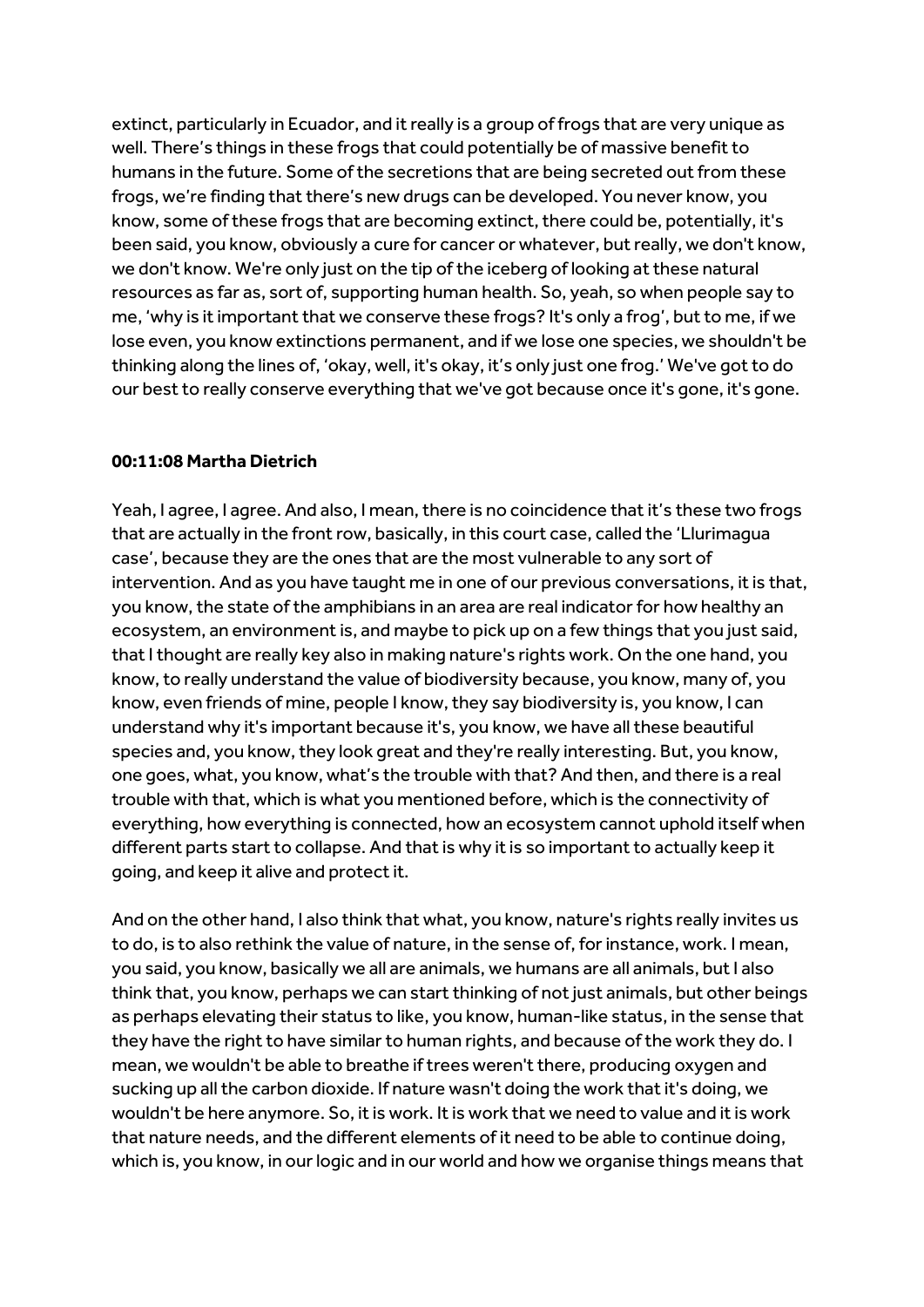they should be granted rights and that we need advocates that help claiming these rights. So, you know, if we look at this court case, this specific court case, known as the Llurimagua case, in which, basically, these two frogs are the protagonists in fighting against the exploitation of copper in a region that is known as Intag. So the so-called Toisán range where the frogs' habitat dislocated is one of the most biodiverse regions in the world and one of 36 so-called 'biodiversity hotspots' which means there are more different species in one square metre than anywhere else in the world, which is incredible. But diversity doesn't mean abundance. So, many species don't, or if there are many different species, it doesn't mean that there are many of their kind. So, one frog is, you know, one frog of these two key frogs is the nearly extinct and recently rediscovered Longnose Harlequin Frog, and the other one is known as Confusing Rocket Frog. And it's not because the frog is confused, but because it was long believed that it was a different species, i.e., confusing.

So,this northern tip of the Andes is made of mountainous rainforests, and the reason why this area so precious is because of the varying degrees of altitudes that offer an enormous range of microclimates, which, you know, in turn creates habitats for these innumerable species – mammals, birds, and amphibians. Now, since 1997, the local population, in alliance with activists and scientists like your friend Luis Coloma and Andrea Terán, and the incredible work of the people from the Centro Jambatu, are working, or have been working, with these frogs and Andrea here, who is an expert in herpetology has taken the Ecuadorian state to court in the name of these frogs, or basically highlighting the case of these frogs on the basis of nature's rights. So, her accusation is basically that the state and its Ministry for the Environment is not doing their job of environmental protection right. But the way they're not doing it right is by approving a highly insufficient environmental assessment study and a very flawed monitoring plan. So the effect of this means that mining companies can come like this, like Codelco and others before, they can enter the region and start exploiting it, which has an effect, an immediate effect, on the water, not just because of the chemicals that they use to extract copper, but also because the influx of people, because there's suddenly a whole lot of people in that region bringing things in an out of the region.

Now, maybe you can tell us a little bit more about the sensitivity of these frogs, because many of them have not just been extinct because of human intervention necessarily, but because fungi and other elements that have been introduced to the region, mainly because of human intervention, but then have had this enormous effect and it tends to be, you know, the sort of more vulnerable species that take the brunt of it. And so in this case, it is the frogs that only exist in that region, which means there are endemic to the exclusive to that region that are under such threat that they are the main protagonists because they're not saying, 'you're destroying my habitat', they are saying 'you are destroying my species by destroying my habitat'.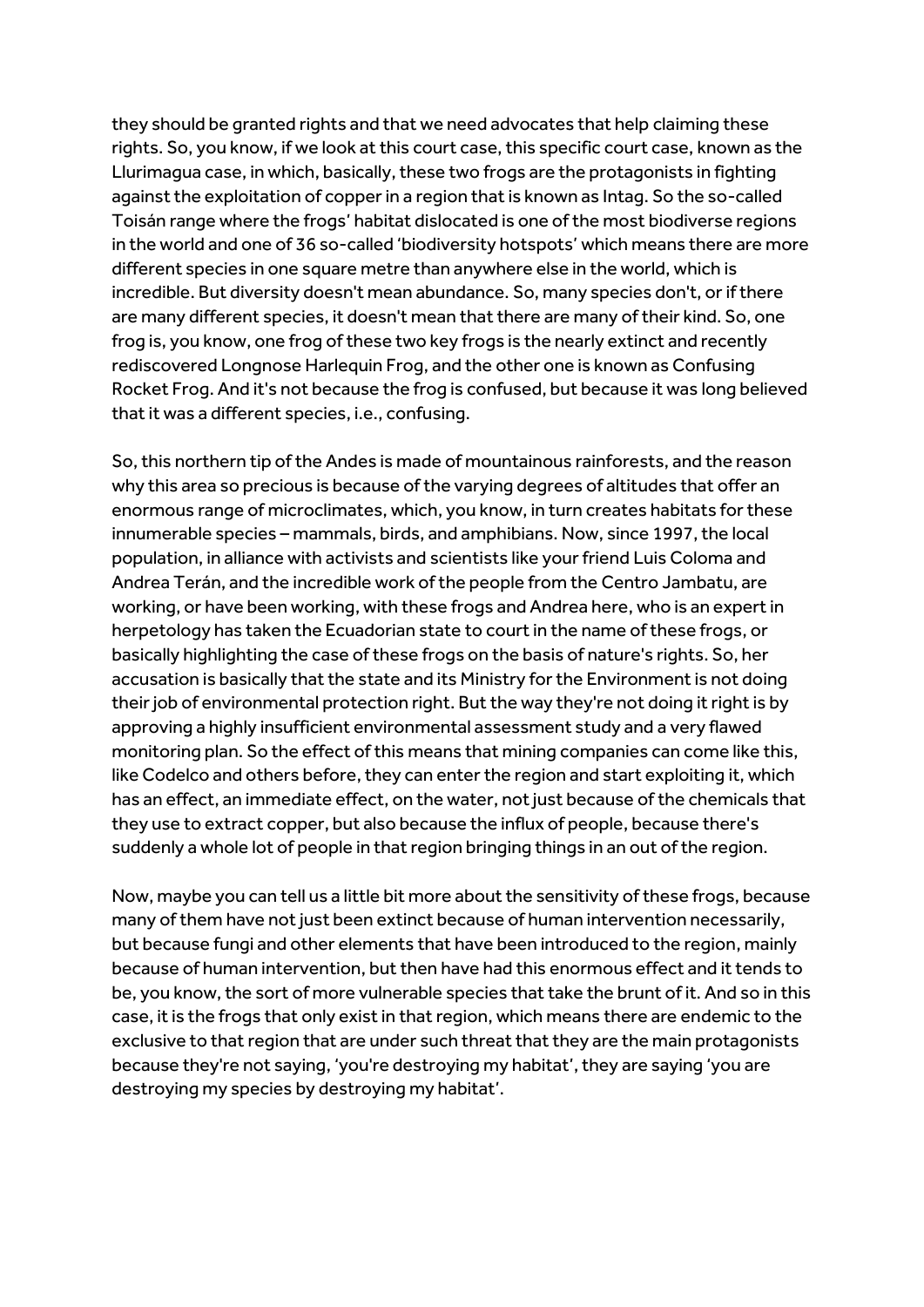#### **00:18:19 Andrew Gray**

Yeah, absolutely. I was going to say, need to emphasise the fact that these frogs are only found in this one place in the world. It's the only specific place that you can find these, and one, as you say, thought to be extinct. And the impacts that people have on these areas and these assessments before, as you rightly say, before some of these companies are allowed to go and actually do the mining or to start the work, they need to have assessments done. And I've seen first-hand some of these assessments that have been done. I had friends, I've been out to Ecuador and Peru.

Just going back, in the past, going back quite a while now, but a friend of mine was actually employed to do one of these surveys by another company in Ecuador, and I went out there with him afterwards and it was a bit of a strange one, because you're a biologist, you're a conservationist, so, it's a bit strange being employed by one of these organisations, but in your mind, you're thinking that actually it's really important that we highlight the biodiversity of these areas, because something like this, effectively people will recognise that there are these really rare species, and that it is such a biodiverse area. He assessed the area, and it was, the roads that go in, so straight away as soon as you've got access into these areas, the amount of roadkill was incredible, and the affects it was having on some of the larger mammals, and some of the other animals there.

This particular company, it was an oil exploration company, and one of the things that they do, which he actually showed me when we went out there, when they're exploring for oil, they dig huge, great big square pits, basically, and these have got sheer sides in them. And they're the huge things, it's basically for any oil spillage, and for any spillage that comes from the drilling that they're doing. And one of the things, obviously is rainforest, so these pits they fill up with water very, very quickly and they got sheer sides on them. And just, you know, he made a variety of different suggestions after it finished doing the survey, which highlighted that this again was one of the most biodiverse areas. But the oil company was allowed in. Just one of the suggestions that he made was that actually that the oil company put branches, or at least a tree trunk into one of these pits so that any animals falling in would be able to escape. Not even that one recommendation was taken up by the oil company when they went in there.

When we got there, we found, we could smell them from a distance, but you could, we found these pits full of dead animals, because not even that one suggestion had been followed, and it was terrible. It really was. The roads themselves were covered in oil, because they were actually releasing oil out of the back of the containers, just so that there wasn't any dust on the roads. And you can imagine just crude oil on the roads. What a mess it made for the animals crossing that.

So, it basically divided the forest up straight away. Animals weren't able to cross these roads that were covered in oil, or they were falling into these pits and it was a really,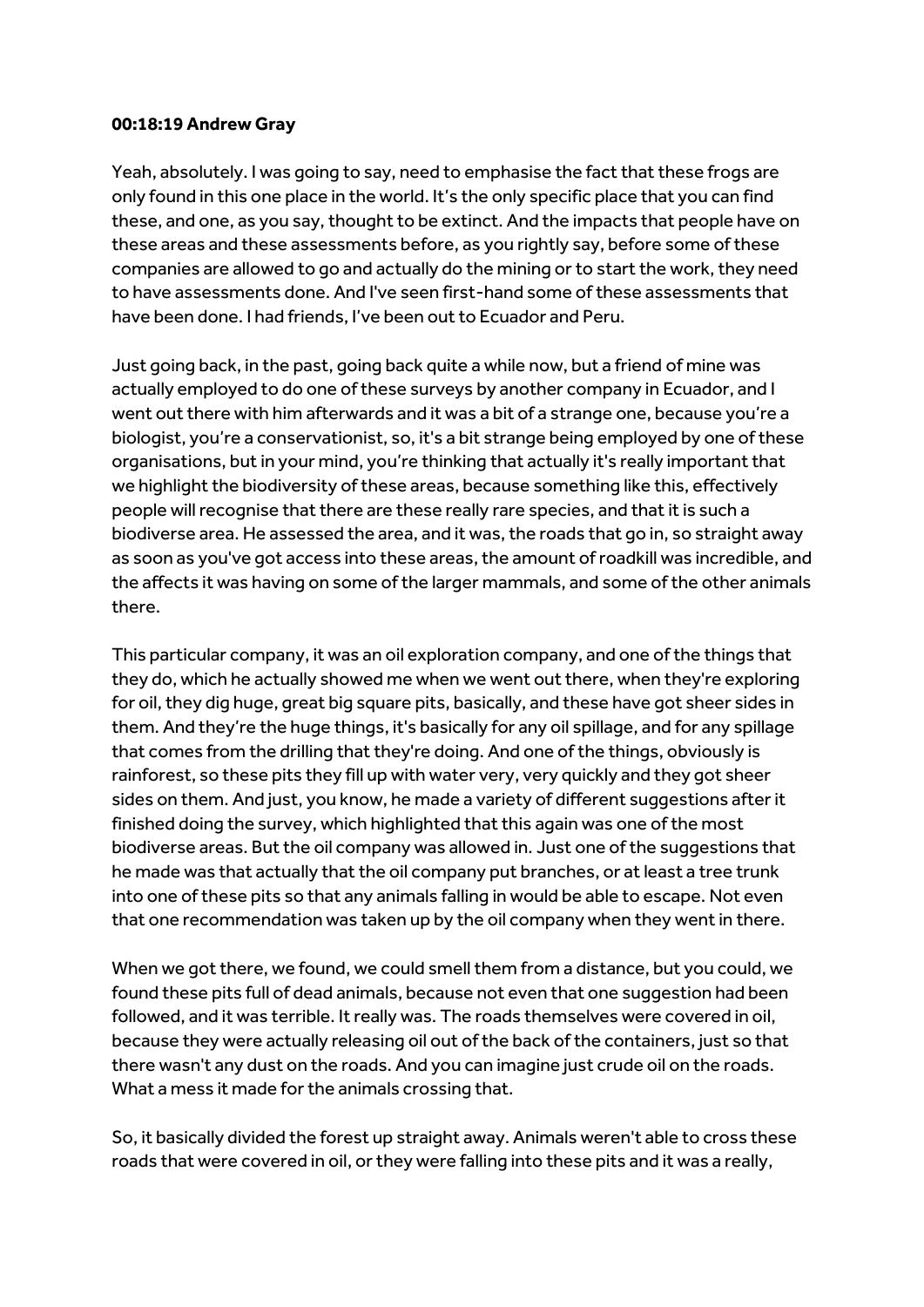really sad state. It was absolutely heart wrenching. You know, it just brought tears to your eyes and it had a massive impact on me. And, you know,to see these animals that just, people just thought were worthless.

#### **00:22:26 Martha Dietrich**

At that point though, I think, it also needs to be said that copper is in every single electrical device we own. So…

## **00:22:35 Andrew Gray**

Yeah, well, maybe every iPhone that we, yeah…

## **00:22:38 Martha Dietrich**

Every iPhone, even every kettle, even every toaster, everything that has a cable inside, even our headphones, here. Every cable has copper and in it, so, every electric device. So, if we if we talk about the exploitation of copper, we also have to talk about our habits of consummation. And if we want this to stop, we do need to think how we can, you know, force companies to produce better quality so we don't have to buy as much, how we can recycle whatever we are using, that we don't just quickly and easily throw away and buy something new. It does relate very much, it comes very quickly, as you said as well, how, you know, the way you want to communicate this in the museum that it all starts with us, really. And it ends with us.

And I do think that these companies, they respond to a demand and if the demand wasn't there then they would certainly lose a lot of their force. And I think that is our responsibility. And I also think that as a social anthropologist, I do need to, you know, think and incorporate and also, you know, critically reflect on the role of local people in this, because obviously it's not, you know, all people are for or against it. Some people who have their farms on that land have a real problem with these copper mining companies coming in, activists, scientists who are really invested, because we are talking about you know an abundance of knowledge that needs to be explored. But then, on the other side we do have people who really profit from more people arriving in that area, you know, restaurants and hotels and places where people come to rest and to eat, you know, are the livelihoods of a lot of people there. And I think that there can't be a solution without people, even though, you know, critics of nature's rights have said as well, you know, whether nature's rights as such is another way of saying, you know, environmental protectionism without people, rather than with people.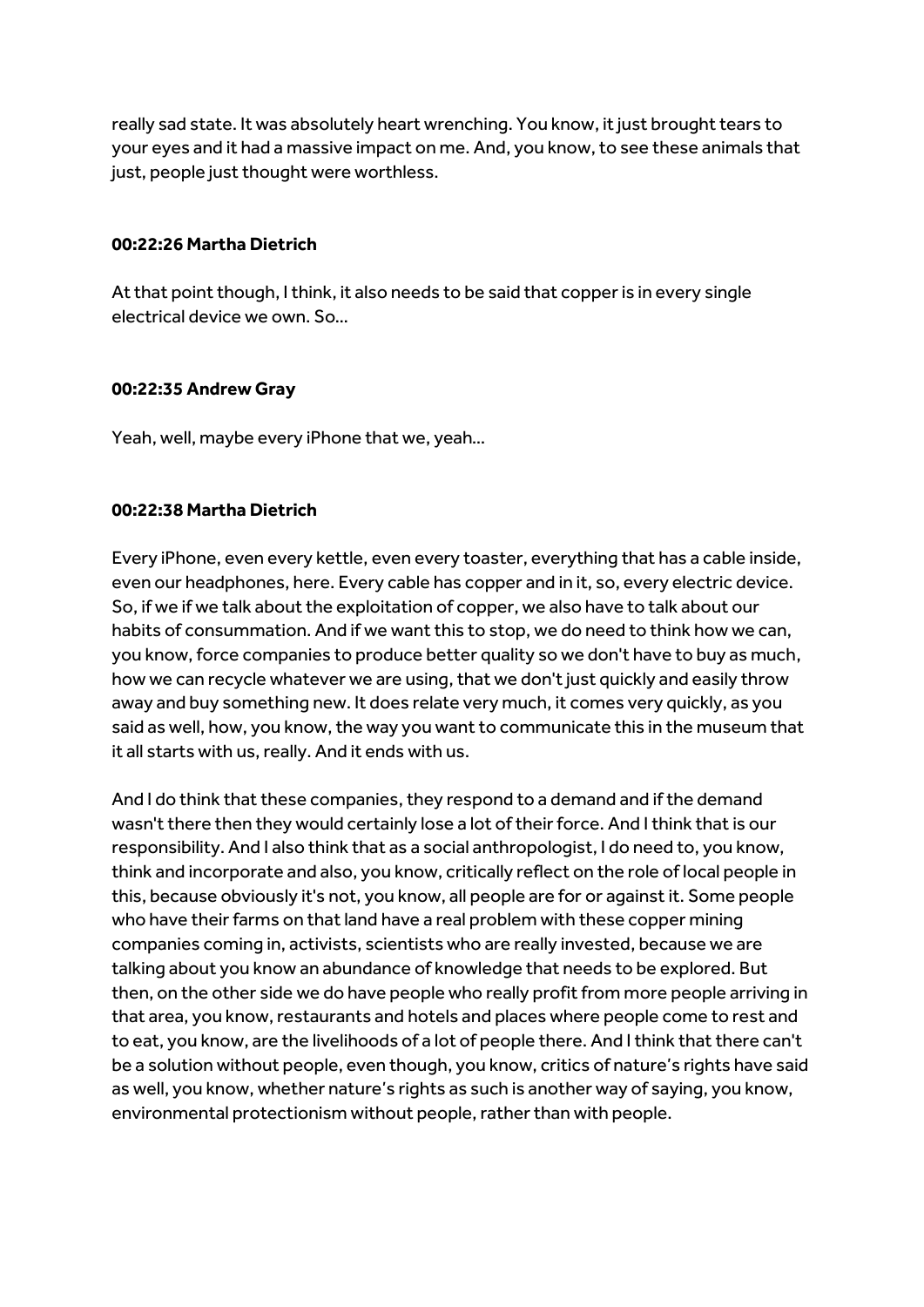And that is how we enter the, you know, legal specificity of how we start to interpret these laws and how we think about these laws, not as something that looks at nature as something detached from humans, but it looks at it as, you know, something more organic, and it looks at the cohabitation of humans and nature, not as something divided, but as something very organic. And I think that is what we really need to be thinking about when we talk about these laws.

And, I mean, there are of course a huge amount of problems with this, when, you know, we think of questions like, 'how can nature defend itself in practise?' You know, we need the advocates for it. And what if a courtis corrupt? And what if the legal system of a country is weak? You know, then, you know, the rights, you know, just disappear basically and the forest disappears. So, how feasible are nature's rights in a world of human protagonism, you know?

And so I think there are probably many people out there who may be thinking, you know, 'why does this matter?' You know, if the world is coming to an end, we may as well enjoy it, but I do think that there is something deeper philosophical to be gained from protecting the species and valuing the planet and its diversity. I think, you know, that also can, not just spring peace outside of ourselves, but perhaps calm us down as, you know, humanity – as humans, as individuals, and as collectives within.

## **00:27:24 Andrew Gray**

Yeah, it boils down to care. That's the one word really, I guess.

## **00:27:29 Martha Dietrich**

Exactly, that's the one word.

## **00:27:30 Andrew Gray**

It's all about care, it's about caring. And if we instil that, if we can instil that. And I think that, you know, on one side we're talking about companies and the use of various commodities and how were exploiting those and, you know, I was listening to David Attenborough the other day, and he said if there's one thing you could say, what would make a difference, and he just said "use less." You know, that was the one thing he said, use less. And you know, I do think that things are changing, you know. And I think that obviously with such a massive change over the last 20 years, really, people are getting it. Young people are getting it. So, I do think that on one side things are improving; there is definitely, you know, that side of it is growing, the importance. Everybody's, you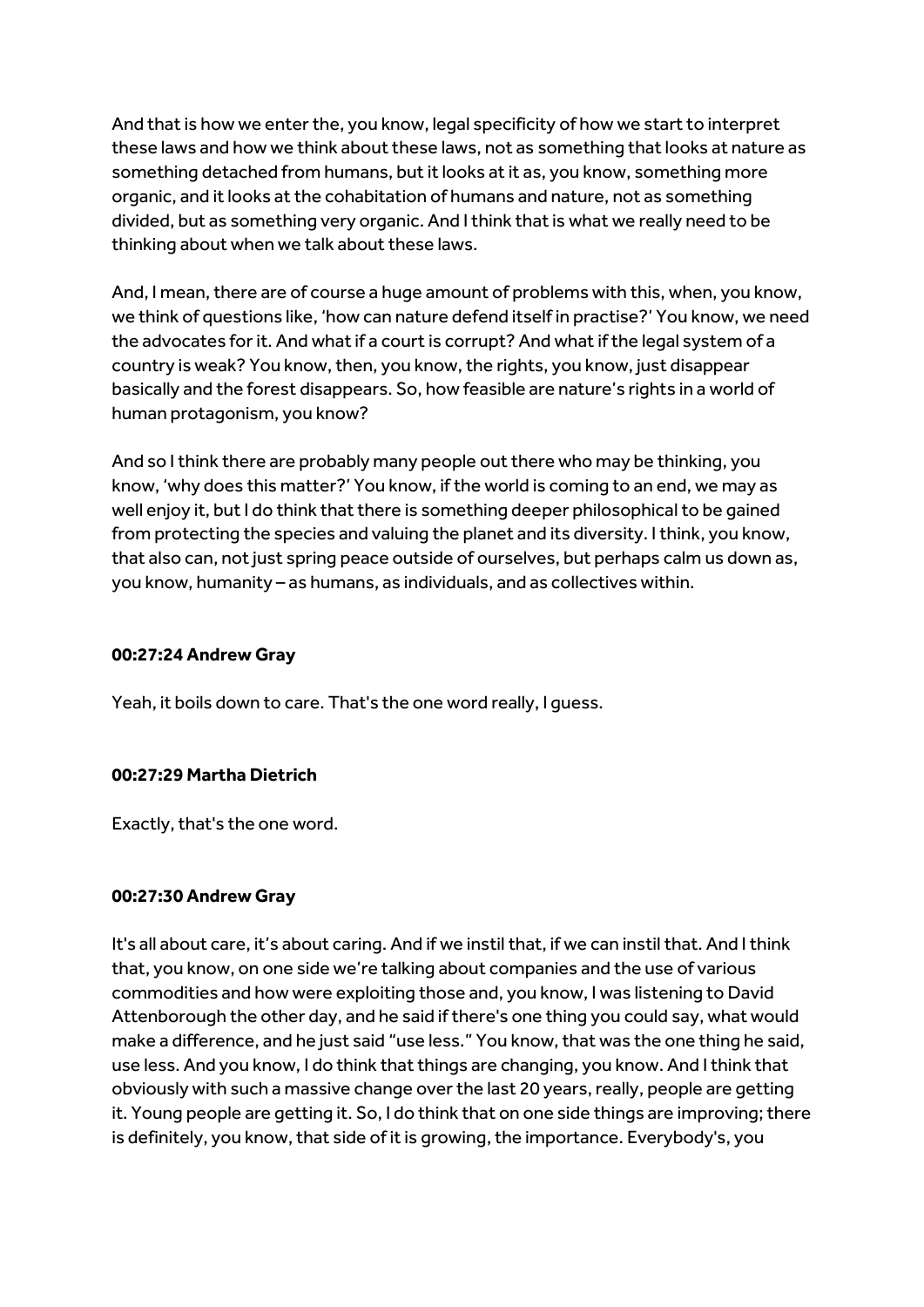know, we're highlighting so much about the sustainability and we're all working towards that in a lot of ways.

But the other thing that you mentioned, I think's worth drawing out from our conversation, is what you mentioned about the political side and about, you know, the difficulty of perhaps the courts in some of these areas where it is potentially corrupt and that it must be very difficult even for some of the judges to make these decisions, because I'm sure they must be under a lot of pressure, yeah, to follow one way or the other really. And you can kind of get that. So yeah, I don't know really what the answer is there, apart from perhaps, you know, make this thing aware to the world, really, make these small cases that really never get out in the press. Actually, you know, make them visible. Do things like we're doing now where we're actually trying to share that, so people are aware, and really explaining a little bit more about the background to it really, and why it's important. And having strong characters, having strong people that are prepared to stand up for nature, you know, and it takes brave people to do that in some cases, you know.

Some of the things I've witnessed in Ecuador, and I'm sure that's a lot of your colleagues that you work with have had similar experiences, you know. We've had threats about sharing some of this information.

## **00:30:10 Martha Dietrich**

Exactly.

#### **00:30:11 Andrew Gray**

And, you know, it's whether you're prepared to stand up for what you believe in, basically, and I think, you know, hopefully we can get people that are in, that make some of these decisions, these critical decisions, that will be able to do that, they will be able to be prepared to stand up.

#### **00:30:31 Martha Dietrich**

Yeah, I agree. I think we need to talk. We need to talk in different mediums. We need to make podcasts. We need to, you know, be present on social media and supports these cases. I mean, many of these court cases, you know, are receiving, or are really open for, or really are dependant actually on international support because once they are, you have the interference and intervention of, you know, international academics, artists, civil society really, then you may perhaps take a bit of pressure off the decision makers here, who are often, you know, really, in really very difficult situations, and some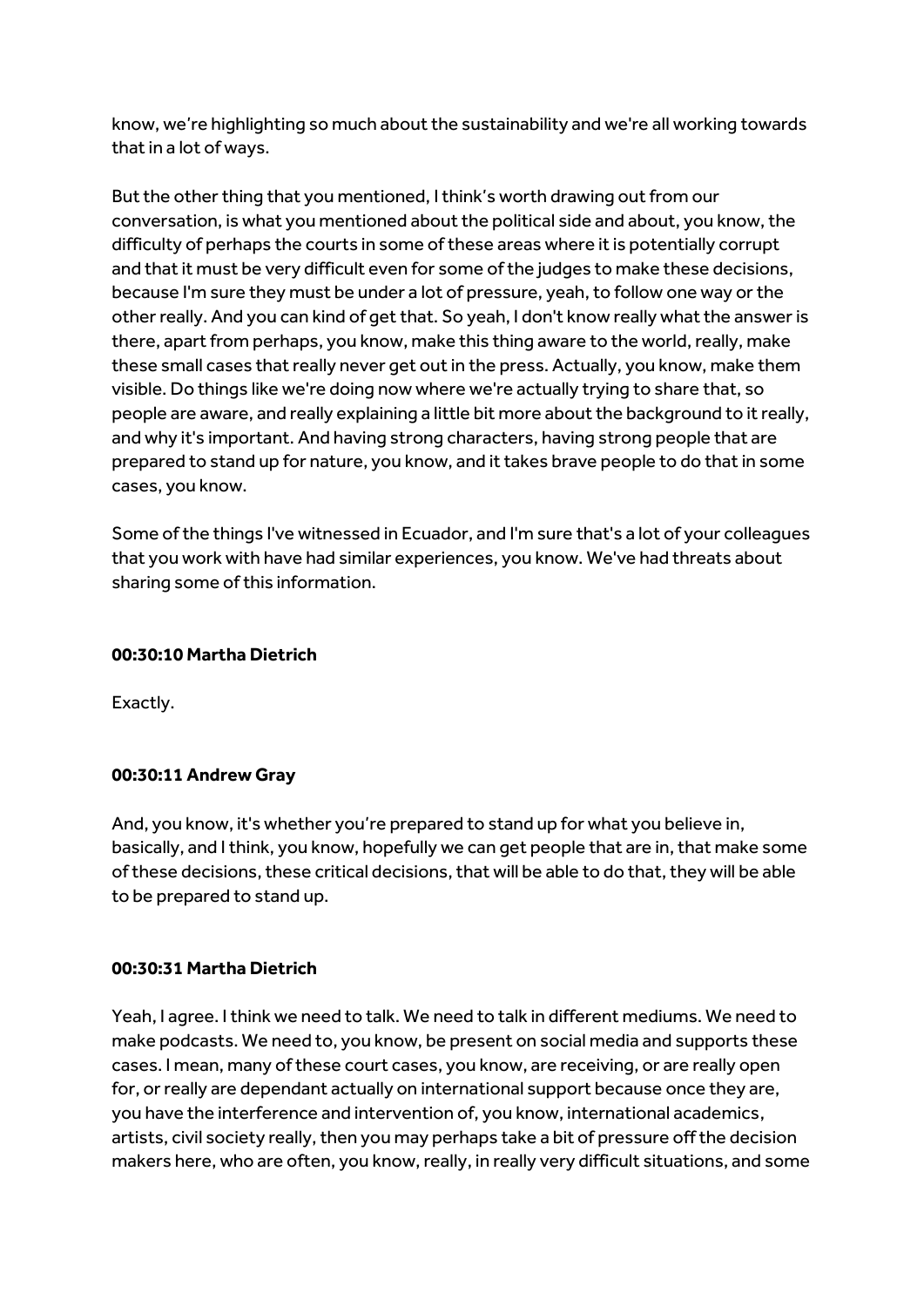of the people that I've been talking to for a very long time now, like Carlos Zorrilla, from Decoin, who has really been working on this very specific case since 1997. So, we're talking of a whole life dedicated to a struggle that has not ended yet.

## **00:31:49 Andrew Gray**

Could you just explain a bit more about that particular organisation?

## **00:31:53 Martha Dietrich**

Yeah, so Decoin is basically an independent NGO that is located in the Intag valley, and it has been created in the context of the struggles that started in 1997 when a Japanese company called Bishi Metals, which is sister company of Mitsubishi, entered the region to look for copper. This is where the whole story started, and then after the local population found that Bishi Metals was polluting their waters, the local population got together, organised, this is when this organisation was founded, and managed to actually ask the company to leave and they left, to say it, to put it in a friendly matter way. But they actually, you know, kicked them out, basically, and they succeeded.

But then other companies came and the whole struggle had to start again. And so we're really talking about local, I would call them even heroes, because, you know, with very, very little funding, and very little support, they are keeping up the fights there, and not just fighting, you know, in the sense of political struggle, but they're very much involved in the region's development of alternative economies. They are very much into discovering, you know, different species and highlighting why this region is so special. So for instance it was Carlos, who stumbled across one of these frogs and took photographs, sent it to the scientists, who then came as a team and then started looking for them and eventually found them.

So, it is so important, as a local population, to also be, you know, involved in what's happening in your immediate surrounding, and Ithink they're really exemplary in, you know, showing us how the Intag region wouldn't be as protected as it still is now if it wasn't for them.

#### **00:34:16 Andrew Gray**

Wow, that's an amazing story, and, you know, yeah, they are the true heroes I think of this, they really are. Yeah, it's…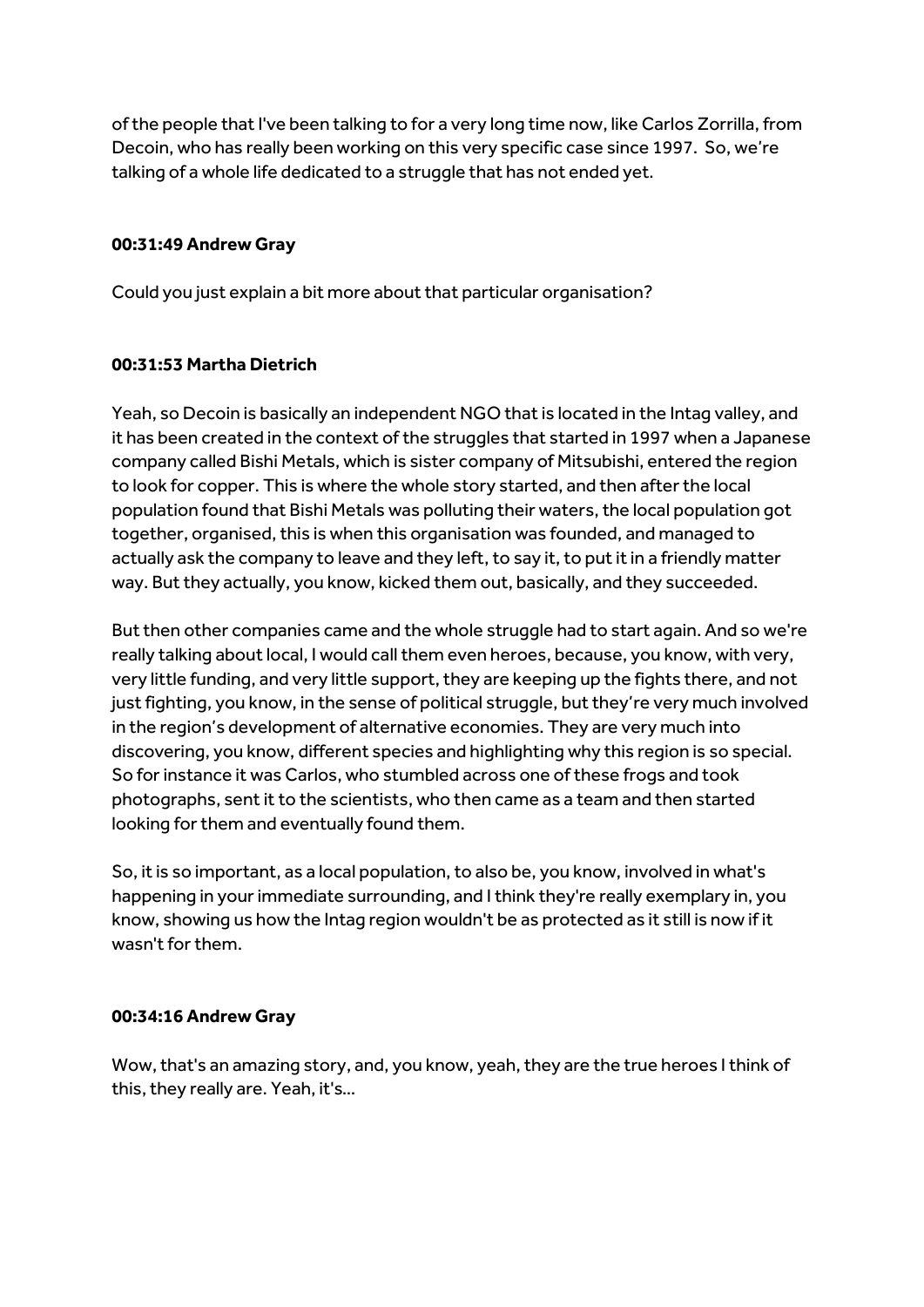## **00:34:28 Martha Dietrich**

It's heart-breaking isn't it?

## **00:34:29 Andrew Gray**

It is really is yeah, and how long ago was that, when the Japanese company went in?

## **00:34:39 Martha Dietrich**

So that was 1997, and yeah, so I think in 2000 and 2002. There's the whole story is laid out on the website of Decoin, so it's DECOIN.org, and so anyone who is interested in reading, you know, all the details of this story and.

## **00:35:05 Andrew Gray**

It's 20, 25 years back, yeah.

## **00:35:09 Martha Dietrich**

It's a long struggle.

#### **00:35:10 Andrew Gray**

It's a long struggle, absolutely.

#### **00:35:12 Martha Dietrich**

So, ultimately what the goal is, is that these concessions that are given by the Ministry of the Environment, or actually but the Ministry of Energy, but the Ministry of the Environment has to allow for this to be granted, ultimately, the goal is that these concessions are revoked, because there are regions in Ecuador, but not just in Ecuador, around the world where we can safely say that any sort of mining is damaging to the environment, and we don't want that to happen. So, it's not about saying, 'let's mine sustainably', because there is no example in the world where there is a sustainable mining going on. Wherever we look and whatever sort of resource we look at, whether it's copper, whether it's oil, whether it's gold, there is no sustainable mining as such happening. Because, I mean, we even just have to look at the human intervention, that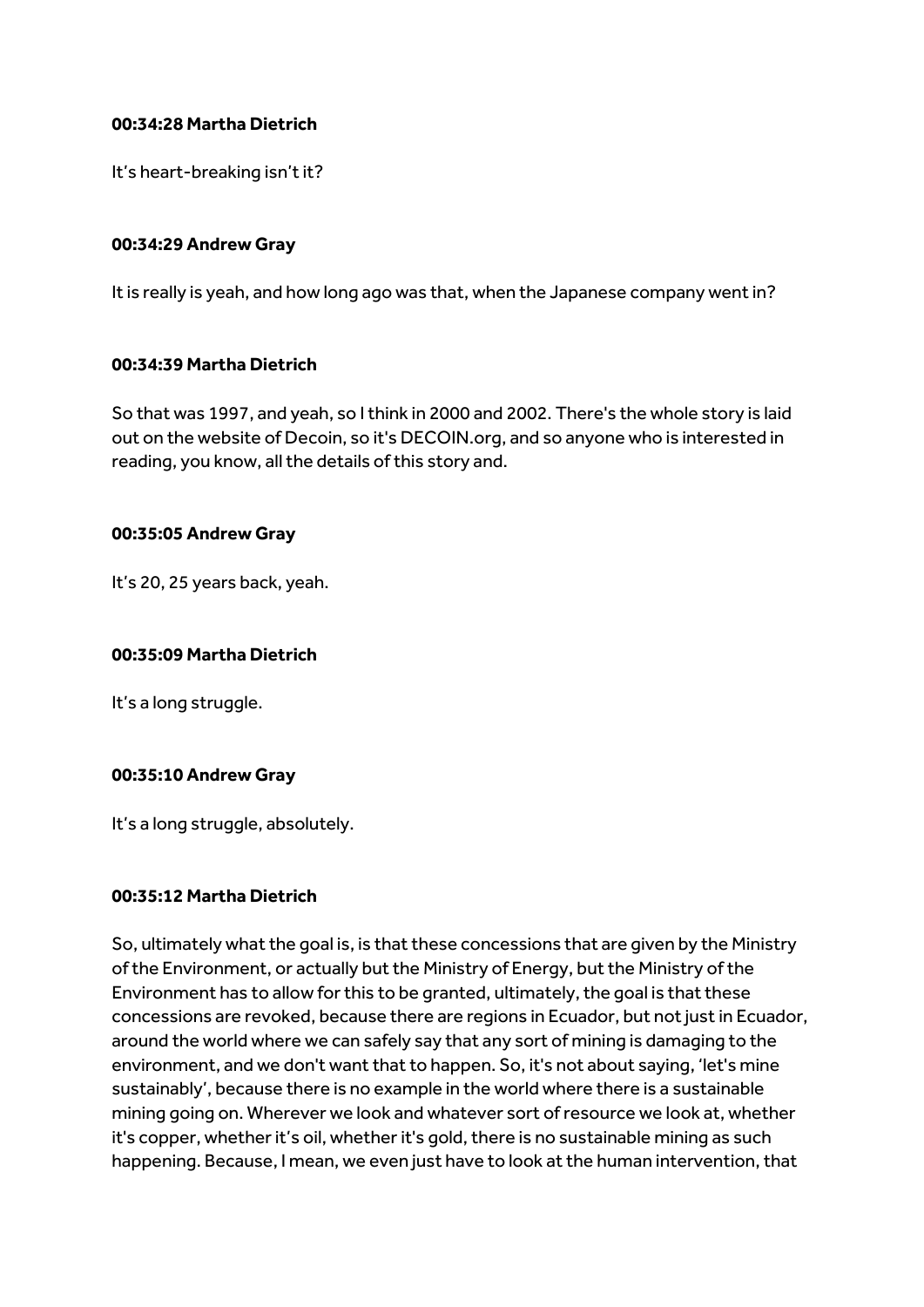just arrival of groups, masses of people, is already not sustainable, as, you know, you have explained, you know, very lucidly how this is not, how this affects the frogs in the area, how this affects amphibians, how this affects the vulnerable species on the ground. So, I don't, I think the case has to be made that we're not talking about finding a solution to mine more sustainably, but to actually give people the means, the judicial tools to actually put an end to these struggles. Because once we've found out that this doesn't make any sense, we should be able to reach a verdict that says, 'No mining here. This has to stop. Full stop.'

## **00:37:20 Andrew Gray**

Yeah, yeah. And I think it's worth really discussing, or sort of bringing to light, the recent events, and, I mean, you know, it was a few weeks ago, we were celebrating, weren't we, really? And it was amazing that actually this case looked like it was actually, that the frogs had won, basically, and it was an amazing…

## **00:37:48 Martha Dietrich**

In a local court, yeah.

## **00:37:50 Andrew Gray**

In a local court, yeah, in the local court. So it got to that point, and I don't know, and I think it's maybe worth, if you could just explain a little bit how that's how that's changed now, and how it's almost like been a real step back.

## **00:38:03 Martha Dietrich**

Yeah, so the local court of Imbabura has, they basically, the court case came to verdict in a local court with the local judge that they were effectively violating the rights of nature; that mining in that region would violate the rights of nature because of the threat against endemic species, namely, these frogs. So, but then, this verdict was appealed and in the appeals court there were a few technicalities really, which were related to who was allowed to speak in court and who was allowed to bring their cases forward that the whole court case was annulled. The whole, so not just the verdict, but everything basically is back to square one, which was devastating for the plaintiffs and for the prosecution, obviously, but, and that's what keeps me fascinated, is, even though it means, you know, returning to a point from many, many months ago, there's no question about, you know,the people who have been working on this case to, you know, keep going and, you know, keep working at it, and even if it means a whole more